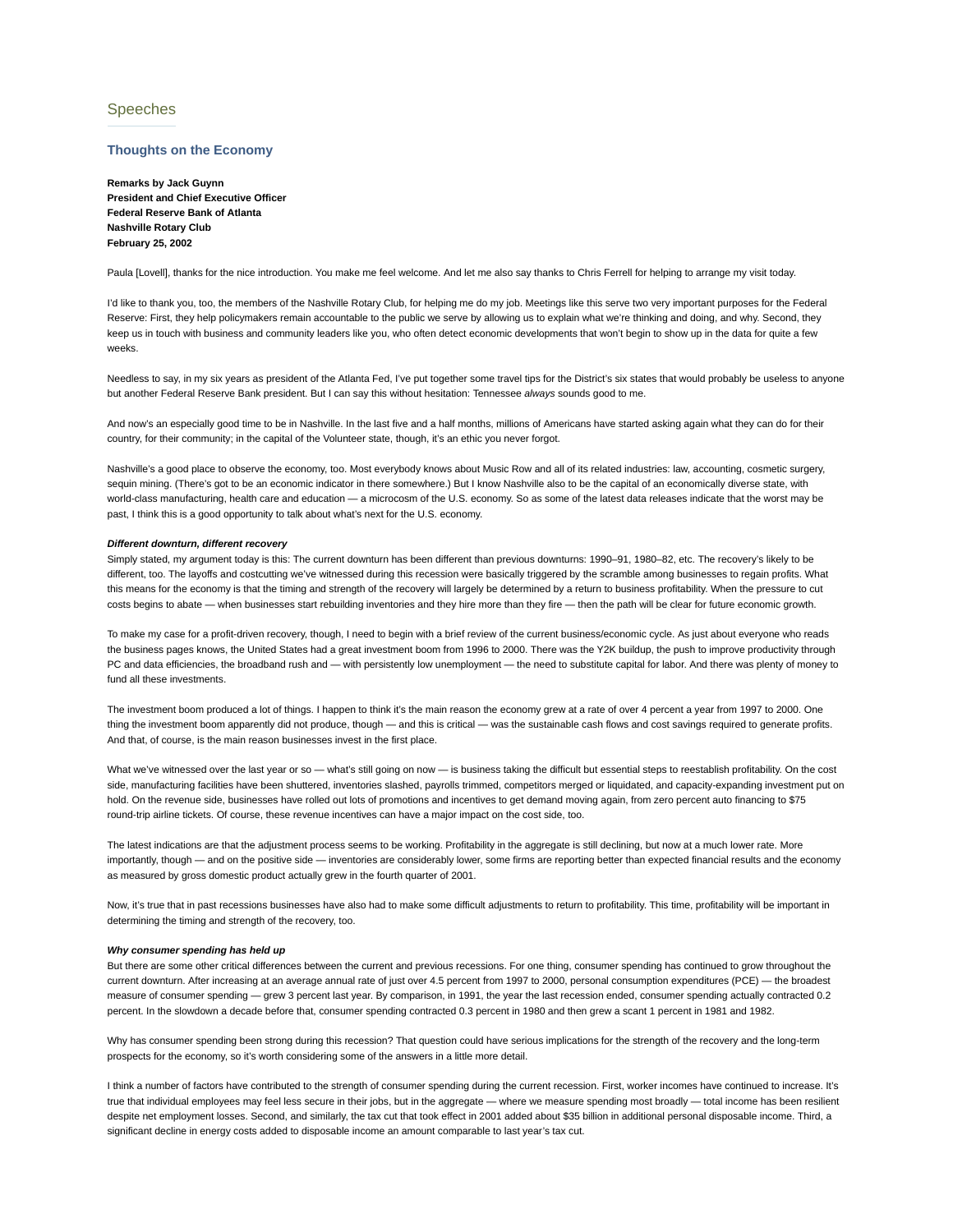## *And housing, too*

Consumer spending has also received a lift from developments in the housing sector. According to data from the Office of Federal Housing Enterprise Oversight, from 1998 through the third quarter of 2001, prices of repeat sales or refinancings of existing homes increased nearly 7 percent at an average annual rate. By comparison, the inflation rate as measured by the Consumer Price Index was about 2.5 percent a year over the same period. And home ownership rates hover near all time high levels — 68 percent in the fourth quarter of 2001. Appreciating home values combined with low interest rates to facilitate a huge wave of mortgage refinancing. In 2001, cash was taken out of housing equity in one half of mortgage refinancings. These cash-out refinancings made an estimated \$80 billion available to homeowners — more than twice the estimated amount introduced by last year's tax cut.

In addition to releasing a wave of cash-out refinancings that buttressed consumer spending on goods and services, lower interest rates also helped maintain the strength in housing demand. Existing home sales in the fourth quarter of 2001 stood at an annual rate of 5.2 million, near an all time high. New home sales were near a 900,000 rate in the fourth quarter. And the strong level of housing starts reported last week continued to surprise most observers.

As with consumer spending, the strength we've witnessed in housing contrasts with history. Contraction in the housing market used to be an early sign of recession. During the multiyear slump of the early 1980s, residential investment spending fell more than 21 percent in 1980 and more than 18 percent in 1982. Beginning in 1988, residential investment contracted for four years in a row, falling 0.5 percent, then 4.1 percent in 1989, then 8.6 and nearly 13 percent in the recession years of 1990 and 1991. In 2000 and 2001, by contrast, residential investment grew nearly 0.8 and 1.4 percent, respectively.

It's important to try to understand why the performance of housing has been so different, so strong in this recession. Clearly, low interest rates have been an enormous factor. But low interest rates are also very closely related to low inflation and the expectation of low inflation that resulted from sound fiscal and monetary policies over the last decade. In addition, strong appreciation in the value of housing has contributed to the nearly unanimous expectation that housing is a good, solid investment. And the broad array of mortgage products — more choices than anywhere else in the world — has helped the United States achieve a very high rate of home ownership.

### *What's next?*

As for where all this takes us, I think the economy's going to return to sustained positive growth by the third quarter of the year. The recovery, though, is likely to be more moderate than we're accustomed to seeing. That's because consumer spending and housing are not likely to provide the usual kick we've seen coming out of previous recessions and because there's still considerable uncertainty surrounding investment spending.

Remember, this is a different kind of recession. Consumer spending never really declined (or at least it hasn't so far). It also doesn't seem likely that an additional \$80 billion of home equity will find its way into consumers' wallets through mortgage refinancing this year.

The story's the same with housing. The housing sector contributes to economic growth even beyond its percentage of the national accounts because it's so closely related to other kinds of spending: dishwashers, carpets, furniture, etc. Since housing hasn't declined — indeed, since it has actually hovered at near record levels for so long - it doesn't seem realistic to expect that housing will lend the kind of momentum that it has in past recoveries. Actually, I'll be pleased if housing activity remains around its current high levels.

#### *Profitability, then business investment*

I'm fairly confident that consumer spending will continue to grow at a moderate rate and that housing will fluctuate around its current levels for the rest of the year. But I'm a lot less confident about the timing and trajectory of business investment spending in the near term. I can say, though, that a return to profitability by business probably does not mean that investment will to return to levels of 1996–2000. I think we may yet come to see that era as an anomaly. Y2K, the race for productivity gains and the "new new thing," along with the capital flight to the United States that came with the Asian financial crisis, combined to create an investment climate that we may never see again. However, a return to profitability will allow businesses to invest when the best opportunities arise.

As for near-term investment, there's still a great deal of excess capacity out there right now, and there may a be very long wait for profits in some of the most over-built industries. However, I do expect that the moderating rate of decline in investment spending will exert less drag on the economy and that development in itself will help GDP growth. Also, I still have great faith in the promise of technology, and, anecdotally, I'm hearing more stories suggesting that businesses are anxious to get back to spending on certain kinds of equipment, especially information technology and related software. Nevertheless, the path and timing of this return to capital spending — even on equipment — are very unclear at this point.

Still another important difference in this downturn — and therefore also in the coming recovery — has been inventories. Businesses have been running down inventories over the last year or so, whereas in previous downturns accumulating inventories ultimately forced firms to liquidate at huge losses. This time, however, inventory adjustments were much more rapid, and now the contraction in inventories seems to be leveling off. To be sure, this period of inventory liquidation isn't over yet for all firms, but the important thing is that inventories have not placed businesses in as sharp a profit bind as in the past. Actually, if consumption growth remains at current, moderate levels, businesses will soon need to begin to produce more just to meet demand.

## *Different expectations for a different recovery*

Over the course of the current downturn, inventory adjustments have been more rapid and substantial than in previous recessions — businesses have been more proactive and less reactive. At the same time, consumer spending and housing have remained stable and have helped support overall economic activity. If you think you detect a theme here, you're right: Just as we're living through a different kind of contraction — I think we're going to get a different kind of recovery, too.

We probably ought to reset our expectations accordingly.

I'm concerned that there may be a temptation to compare the recovery (when we conclude that it has arrived) to 1996 through 2000 and wonder what's wrong with the economy. "Why isn't GDP growing at 4 percent?" There may also be the temptation to compare the recovery to previous, sharper rebounding recoveries and wonder — again — what's wrong with the economy. "Why aren't we growing any faster?"

What we need in the coming months is a longer-term perspective. The economy is working its way through a serious economic imbalance in the corporate sector. It's worth recalling that when we've done this in the past, things have been much worse. The current contraction, though, has been less acute than previous recessions.

So we probably ought to look on the bright side. A different recovery is indicative of a different kind of economy — of an improved economy. The flexibility of our